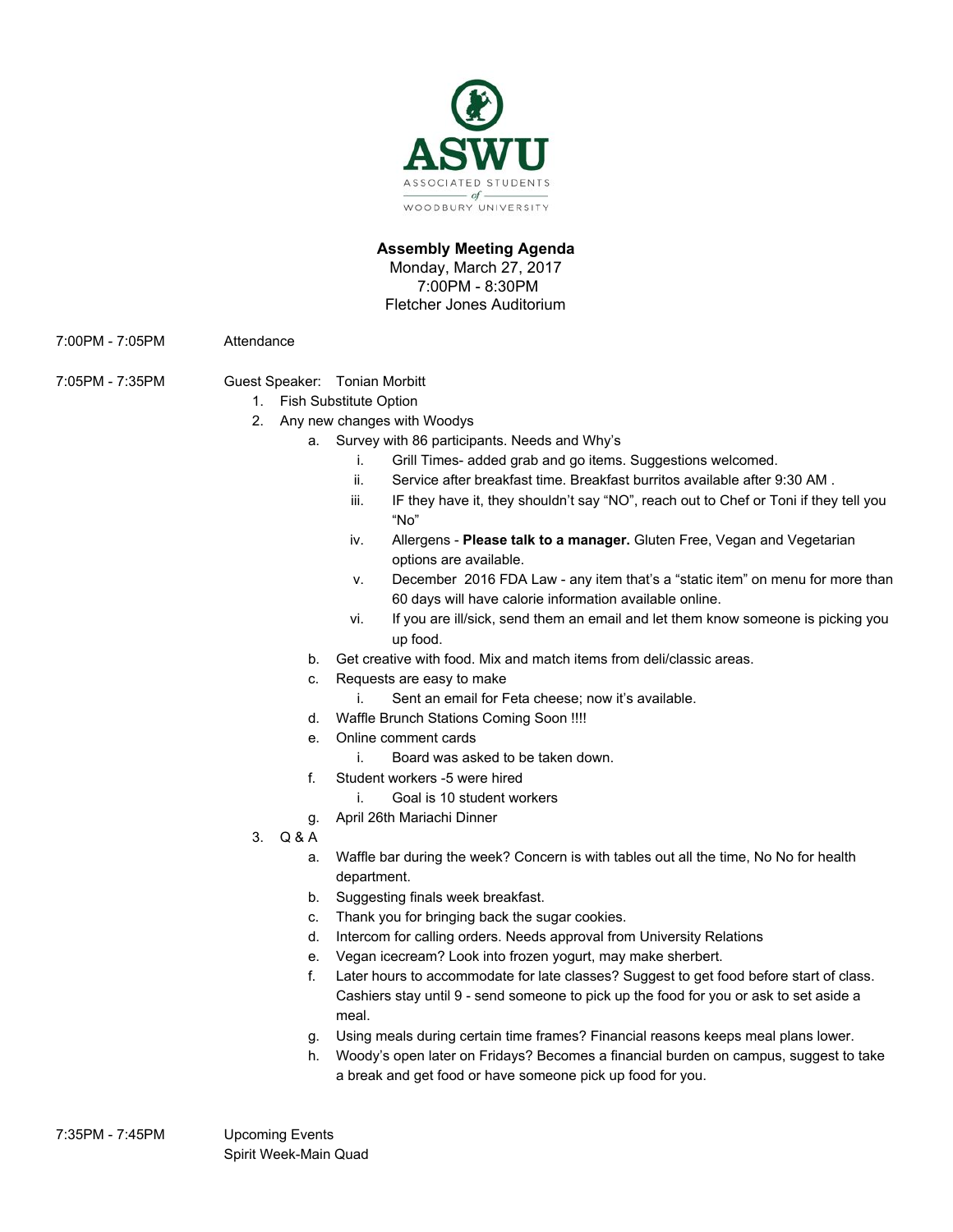|                 |                                                                               |                                                                                            | Monday April 3rd, 12-1p: Pin the Hat on Woody<br>Tuesday April 4th, 12-1p : Be like Woody and dress up like Woody!<br>Wednesday April 5th, 12-1p: Tie Dye Woody<br>Thursday April 6th, 12-1p: Build Your Own Toiletry Bag<br>Friday April 7th, Claim Prize 6:30p: Find Woody!<br>** There will be limited edition swag throughout spirit week, so be sure to come out and join** |  |
|-----------------|-------------------------------------------------------------------------------|--------------------------------------------------------------------------------------------|----------------------------------------------------------------------------------------------------------------------------------------------------------------------------------------------------------------------------------------------------------------------------------------------------------------------------------------------------------------------------------|--|
| 7:45PM - 8:00PM | Senator Reports                                                               |                                                                                            |                                                                                                                                                                                                                                                                                                                                                                                  |  |
|                 | School of Architecture                                                        |                                                                                            |                                                                                                                                                                                                                                                                                                                                                                                  |  |
|                 |                                                                               | 1. Mohamed Hasan                                                                           | mohamedhasan1256@gmail.com                                                                                                                                                                                                                                                                                                                                                       |  |
|                 |                                                                               | a. No Report                                                                               |                                                                                                                                                                                                                                                                                                                                                                                  |  |
|                 | 2.                                                                            | Imelda Daniel                                                                              | imeldadaniel33@yahoo.com                                                                                                                                                                                                                                                                                                                                                         |  |
|                 |                                                                               | a. No Report                                                                               |                                                                                                                                                                                                                                                                                                                                                                                  |  |
|                 | <b>School of Business</b>                                                     |                                                                                            |                                                                                                                                                                                                                                                                                                                                                                                  |  |
|                 |                                                                               | 1. Matthew Gonzalez                                                                        | matthew.gonzalez10@yahoo.com                                                                                                                                                                                                                                                                                                                                                     |  |
|                 |                                                                               | a. No Report                                                                               |                                                                                                                                                                                                                                                                                                                                                                                  |  |
|                 |                                                                               | 2. Samuel Skinner                                                                          | ktm11@live.com                                                                                                                                                                                                                                                                                                                                                                   |  |
|                 | a. No Report<br>School of Media, Culture, and Design                          |                                                                                            |                                                                                                                                                                                                                                                                                                                                                                                  |  |
|                 |                                                                               |                                                                                            |                                                                                                                                                                                                                                                                                                                                                                                  |  |
|                 |                                                                               | 1. Niomie Glory                                                                            | niomie.glory@gmail.com                                                                                                                                                                                                                                                                                                                                                           |  |
|                 |                                                                               | a. No Report                                                                               |                                                                                                                                                                                                                                                                                                                                                                                  |  |
|                 |                                                                               | 2. Andrew Hill                                                                             | andrew.e.hill585@gmail.com                                                                                                                                                                                                                                                                                                                                                       |  |
|                 | a. No Report                                                                  |                                                                                            |                                                                                                                                                                                                                                                                                                                                                                                  |  |
|                 | College of Liberal Arts                                                       |                                                                                            |                                                                                                                                                                                                                                                                                                                                                                                  |  |
|                 |                                                                               | 1. Tricia Lopez                                                                            | tricia lopez1131@yahoo.com                                                                                                                                                                                                                                                                                                                                                       |  |
|                 |                                                                               |                                                                                            | a. Brainstormed with the senator for a small event for Professional Writing and I                                                                                                                                                                                                                                                                                                |  |
|                 |                                                                               |                                                                                            | spoke with Reuben Ellis about it to see if he had any ideas of his own for the                                                                                                                                                                                                                                                                                                   |  |
|                 |                                                                               |                                                                                            | event, and I'm meeting with him tomorrow to start planning it out.                                                                                                                                                                                                                                                                                                               |  |
|                 |                                                                               | 2. VACANT                                                                                  | Please email any recommendations to aswu@woodbury.edu                                                                                                                                                                                                                                                                                                                            |  |
| 8:00PM - 8:15PM |                                                                               | <b>Executive Board Reports</b>                                                             |                                                                                                                                                                                                                                                                                                                                                                                  |  |
|                 | 1.                                                                            | Jia Er Lin, President                                                                      | jiaer.lin@woodburyuniversity.edu                                                                                                                                                                                                                                                                                                                                                 |  |
|                 |                                                                               |                                                                                            | a. For ALL graduating students, there's a Meet N Greet with Angella Nazarian-                                                                                                                                                                                                                                                                                                    |  |
|                 |                                                                               | Speaker for commencement tomorrow (Tuesday 3/28) from 12PM-1PM at the                      |                                                                                                                                                                                                                                                                                                                                                                                  |  |
|                 |                                                                               | Fletcher Jones Auditorium. Tell your friends!                                              |                                                                                                                                                                                                                                                                                                                                                                                  |  |
|                 |                                                                               | Reminder that Wednesday is no school for Cesar Chavez Day, and all offices will<br>b.      |                                                                                                                                                                                                                                                                                                                                                                                  |  |
|                 |                                                                               | be closed.<br>The Student Leader Awards Ceremony will be on April 13 (Thursday) from<br>C. |                                                                                                                                                                                                                                                                                                                                                                                  |  |
|                 |                                                                               |                                                                                            |                                                                                                                                                                                                                                                                                                                                                                                  |  |
|                 | 5PM-7PM. Please let all your members know, you are all invited to celebrate a |                                                                                            |                                                                                                                                                                                                                                                                                                                                                                                  |  |
|                 | year of hard work. Also, there are orgs who will be recognized by ASWU, and   |                                                                                            |                                                                                                                                                                                                                                                                                                                                                                                  |  |
|                 |                                                                               |                                                                                            | you will/should have been notified by Esteban.                                                                                                                                                                                                                                                                                                                                   |  |
|                 |                                                                               |                                                                                            |                                                                                                                                                                                                                                                                                                                                                                                  |  |

- d. April 10 will be the last Assembly meeting this means that we have 2 more meetings after today, so please please please work towards the perfect attendance reward!
- 2. Alex Holguin, Executive VP [alexholguin18@hotmail.com](mailto:alexholguin18@hotmail.com)

# a. All restroom bulletin boards will be going up this week if they are not up already today. Please join us next week for spirit week.

- b. We will be having survey days on random days the next couple weeks during lunch be sure to come out and let us know how we can improve your experience and we will thank you with ASWU swag
- 3. Alecks Rodriguez, VP of Finance [alex.rodriguez@woodburyuniversity.edu](mailto:alex.rodriguez@woodburyuniversity.edu)
	- a. Apologies for delayed email, fines will be sent this evening .also, reconciliation due 10 business days after event, make sure to do google doc and email